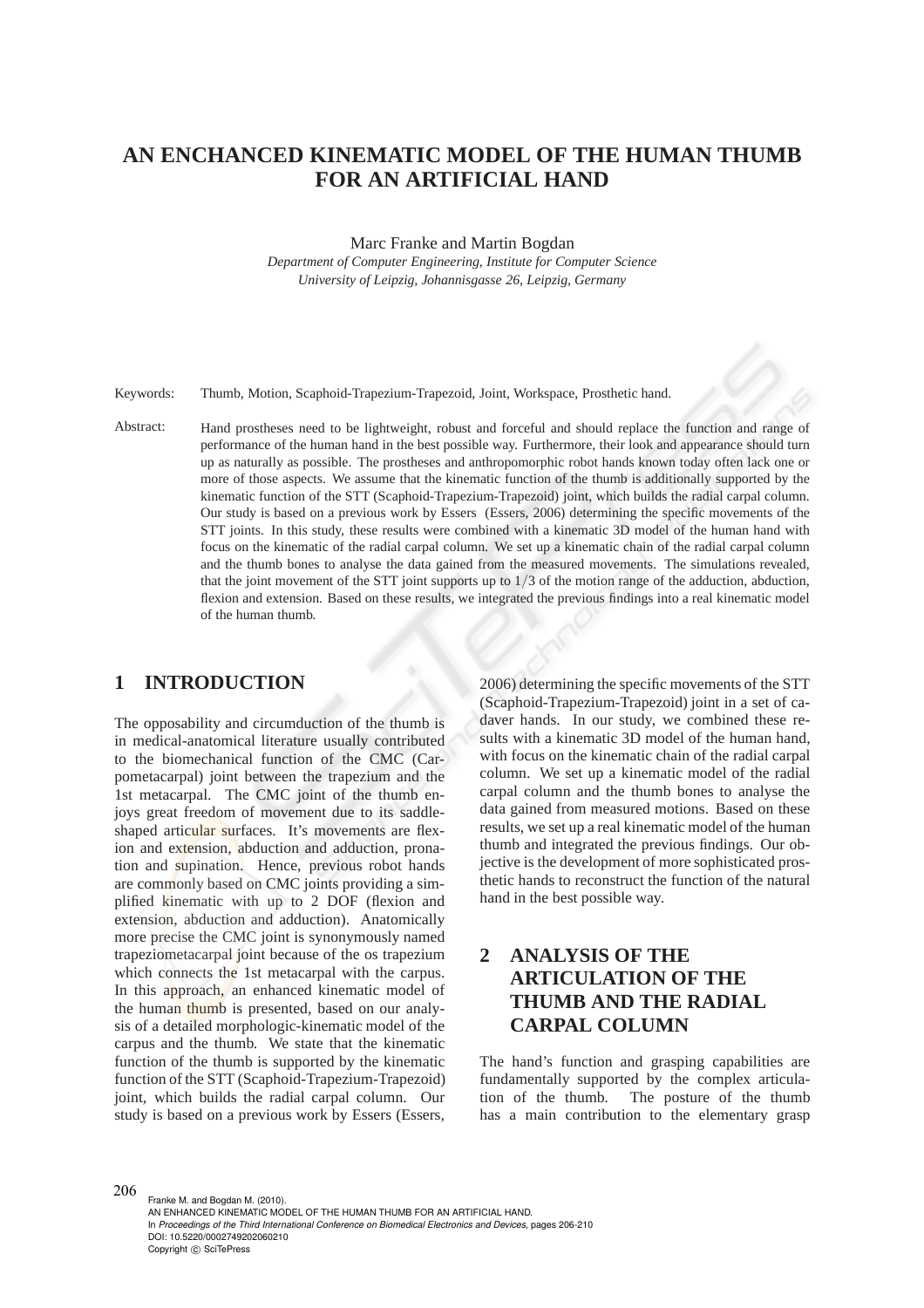types of the hand (McKenzie, 1994). In medicalanatomical literature the carpometacarpal articulation of the thumb is commonly explained by the function of the trapeziometacarpal joint between the first metacarpal (os metacarpale pollicis) and the trapezium. The trapeziometacarpal joint is synonymously and more commonly named carpometacarpal (CMC) joint. The CMC joint of the thumb enjoys great freedom of movement due to its saddle-shaped articular surfaces, as described in (Dornblueth et al., 1998), (Rauber and Kopsch, 2003), (Frisch, 2001), (Speckmann and Wittkowski, 1998), (Cooney et al., 1981). It's movements are flexion and extension, abduction and adduction, circumduction and opposition. Hence, artificial hands with more complex kinematics are commonly based on CMC joints with 2 degrees of freedom (DOF) (Butterfass et al., 2001), (Liu et al., 2007), (Lovchik and M.A.Diftler, 1999), (Wilkinson et al., 2003), (Wilkinson et al., 2003), (Schulz et al., 2005) which rotate around fixed joint axes.

(Essers, 2006) describes detailed experimental results of examining the STT (Scaphoid-Trapezoid-Trapezium) joint of the human hand using a set of cadaveric hands. In this experiment the motion of the scaphoid and trapezium during abduction, adduction, extension and flexion of the CMC joint has been measured and recorded by the use of a 3D tracking system. Fig. 2 shows a model of the radial carpal column and the skeleton of the thumb.

We configured a kinematic model of the carpal bones to simulate the joint movements. The kinematic transformation of the thumb including STT joint is:

$$
{}^{R}T_{T_1} = \left(\begin{array}{c|c} {}^{R}\mathbf{R}_{T_1} & {}^{R}\mathbf{x}_{T_1} \\ \hline 0 & 1 \end{array}\right) \tag{1}
$$

$$
= \quad {}^{R}A_{S_{AA}} \, {}^{S_{AA}}A_{S_{FE}} \, {}^{S_{FE}}A_{S_{SP}} \tag{2}
$$

 ${}^{S_{SP}}\!A_{T_{\!A\!A}}$  ${}^{S_{AA}}A_{T_{FE}}$ *<sup>S</sup>FE ATSP* (3)

$$
T_{SP} A_{M_{AA}}{}^{M_{AA}} A_{M_{FE}}{}^{M_{FE}} A_{M_{SP}} \qquad (4)
$$

 $M_{SP}A_{P_{FF}}$  (5)

$$
P_{FE} A_{I_{FE}} \tag{6}
$$

$$
{}^{I_{FE}}A_{T_1} \t\t(7)
$$

where (2) describes the scaphoid's abductionadduction, flexion-extension, and supinationpronation kinematic axes.

(3) describes the trapezium's abduction-adduction, flexion-extension, and supination-pronation kinematic axes.

(4) describes the metacarpal's abduction-adduction, flexion-extension and supination-pronation.

(5) describes the flexion-extension of proximal phalanx.

(6) describes the flexion-extension of distal phalanx. (7) describes the constant translation from distal phalanx to TCP 1 (Tip Center Point).

## **3 SIMULATION AND ANALYSES OF THE WORKSPACE WITH FORWARD KINEMATICS**

### **3.1 Experimental Short-description and Simulation Basics**

The experimental setup from Essers (Essers, 2006) is displayed in Fig. 1. The thumb's TCP has manually been moved in a circumduction with a defined diameter of 100 *mm* by using the maniplation bar and the guidance ring. During this circumduction, the coordinates of the scaphoid and trapezium in the radial column have been measured and recorded by a 3D space track system.

In the kinematic chain, the movements of the scaphoid and trapezium measured by Essers describe a contribution to the movement of the TCP. The MCP and IP joints are in this case assumed as to be fixed and the motion of the CMC has not been recorded. The data in (Essers, 2006) has been taken on a set of 7 cadaveric hands, average and deviation were calculated and documented. Using the kinematic model we simulated the circumduction by forward kinematics, using the recorded coordinates (*x*,*y*,*z*,*rx*,*ry*,*rz*) for scaphoid and trapezium. The circumduction diameter and the distance between TCP and CMC have been taken from the experimental setup documentation. The simulation of the kinematic chain revealed the motion of the CMC joint. Hence, the contribution of STT motion and CMC to the circumduction movement of the TCP in workspace could be calculated.

#### **3.2 Setup of the Kinematic 3D Model**

The kinematic model has been configured by combining 3D data of an average sized adult hand skeleton with the forward kinematics given in (1). The manipulation guidance ring Fig. 2 (*a*) has been positioned aequivalent to the experimental setup in (Essers, 2006). It's diameter is required to determine the corresponding TCP circumduction diameter. By rotating the complete thumb around the radius given by the guidance ring, the TCP circumduction workspace is generated. The data for scaphoid and trapezium movements documented in (Essers, 2006) has been integrated into the 3D model to generate the partial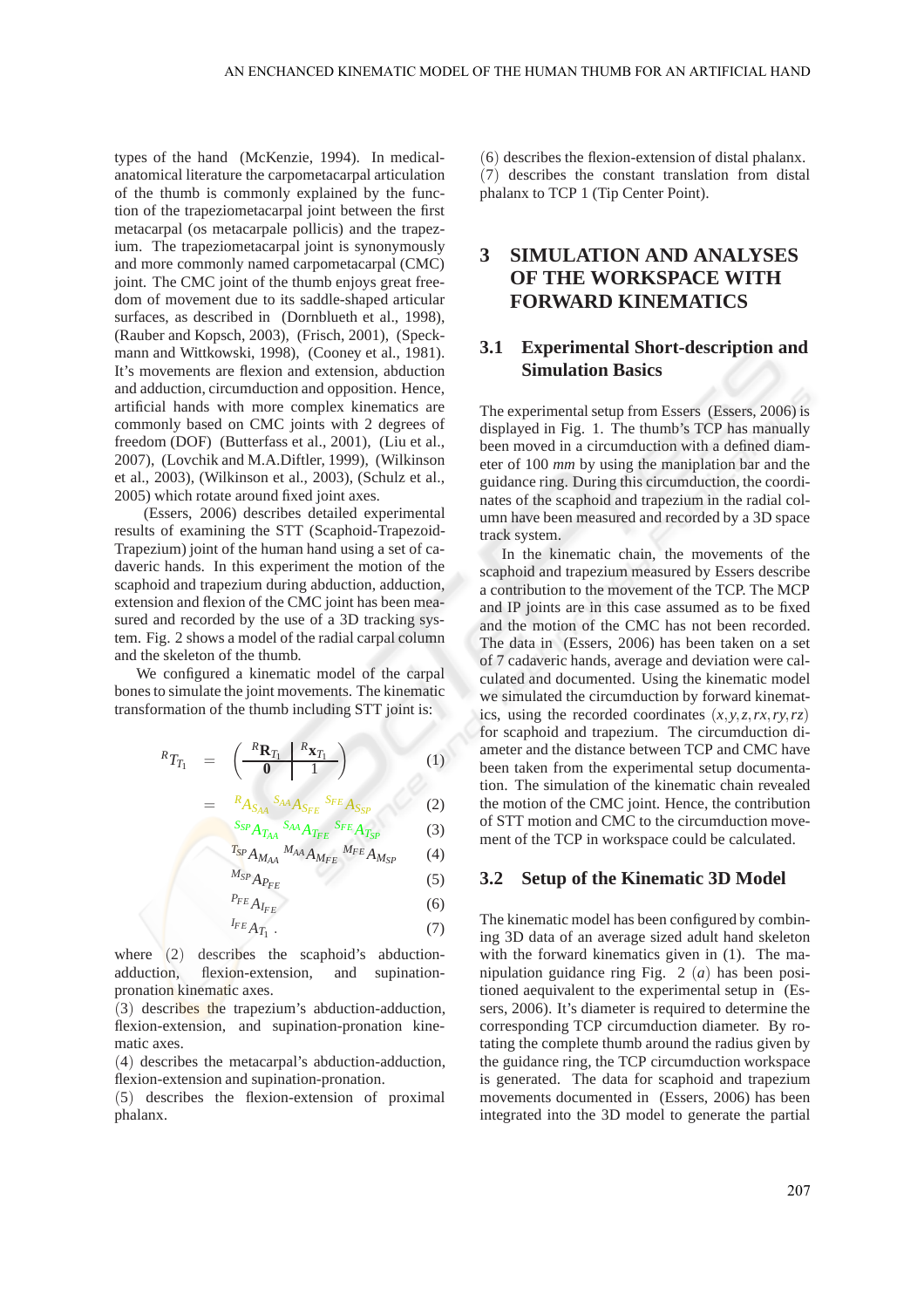

Figure 1: Experimental setup from (Essers, 2006) (printed with permisson) The experimental setup: Prepared cadaveric hand and sensors. *a*) Manipulation guidance ring. *b*) Manipulation bar. *c*) Space track sensors, attached to radius, saphoid and trapezium.



Figure 2: Setup of the kinematic 3D Model: *a*) Manipulation guidance ring. *b*) Manipulation bar. *c*) TCP (tip center point) of the thumb. *d*) TCP circumduction plane. *e*) Os metacarpale 1. *f*) CMC joint. *g*) Os trapezium. *h*) Os scaphoid. *i*) Os trapezoid.

trajectories of the scaphoid and trapezium during circumduction. The combined and seperated adoption of the data generated different combined and decomposed trajectories for trapezium and scaphoid articulation during circumduction of the thumb.

### **4 SIMULATION RESULTS**

Workspace simulation and decomposition relvealed, that the STT joints articulation contribute 22%  $\pm$ 11,47 of the TCP circumduction workspace of the thumb. Fig. 3 visualizes the results of the simulation. The combined partial workspace of scaphoid and trapezium (Fig. 3 (*a*)) can be decomposed into the scaphoid's and trapezium's component. The scaphoids partial TCP workspace (Fig. 3 (*d*) and (*e*) ) turned out as more elliptical shaped.

# **5 ENHANCED ARTIFICIAL THUMB PROTOTYPE FOR A PROSTHETIC HAND**

How can the previous results be used to improve the function of an artifial hand?

The STT and CMC joints are located in the metacarpus and they provide a very compact morphological structure. Therefore, a compact functional model of anatomic size can not easily be implemented. According to (McKenzie, 1994), the grasping function of the hand is mainly determined by 4 main areas in the thumb's workspace:

- Pad opposition
- Palm opposition
- Side opposition
- Virtual Finger

We combined this issue with our further results and implemented an artificial thumb based on an actuated STT joints with 1 active rotation DOF and 1 passive elastic rotation DOF. The active rotation DOF combines the ulnar and opposition-reposition axis (abduction-adduction and supination-pronation) measured in (Essers, 2006). As a result, the metacarpal articulation is supported and the thumb's workspace is enhanced. The passive elastic rotation DOF is underactuated and combined with the thumb's CMC, PIP and DIP flexion and extension. The corresponding kinematics is given by the transformation:

$$
{}^{R\sim}T_{T_1} = \left(\begin{array}{c|c} {}^{R\sim}\mathbf{R}_{T_1} & {}^{R\sim}\mathbf{x}_{T_1} \\ \hline \mathbf{0} & 1 \end{array}\right) \tag{8}
$$

$$
= \tR^{\sim} A_{ST_{AASP}} \tST^{AASP} A_{ST_{FE}} \t(9)
$$

$$
\, {}^{ST_{FE}}A_{M_{AA}}\, {}^{M_{AA}}A_{M_{FE}}\, {}^{M_{FE}}A_{M_{SP}} \quad (10)
$$

$$
M_{SP}A_{P_{FE}} \tag{11}
$$

- $P_{FE}$  *A*<sub>*IFE</sub>* (12)</sub>
- $I_{FE}A_{T_1}$ .  $(13)$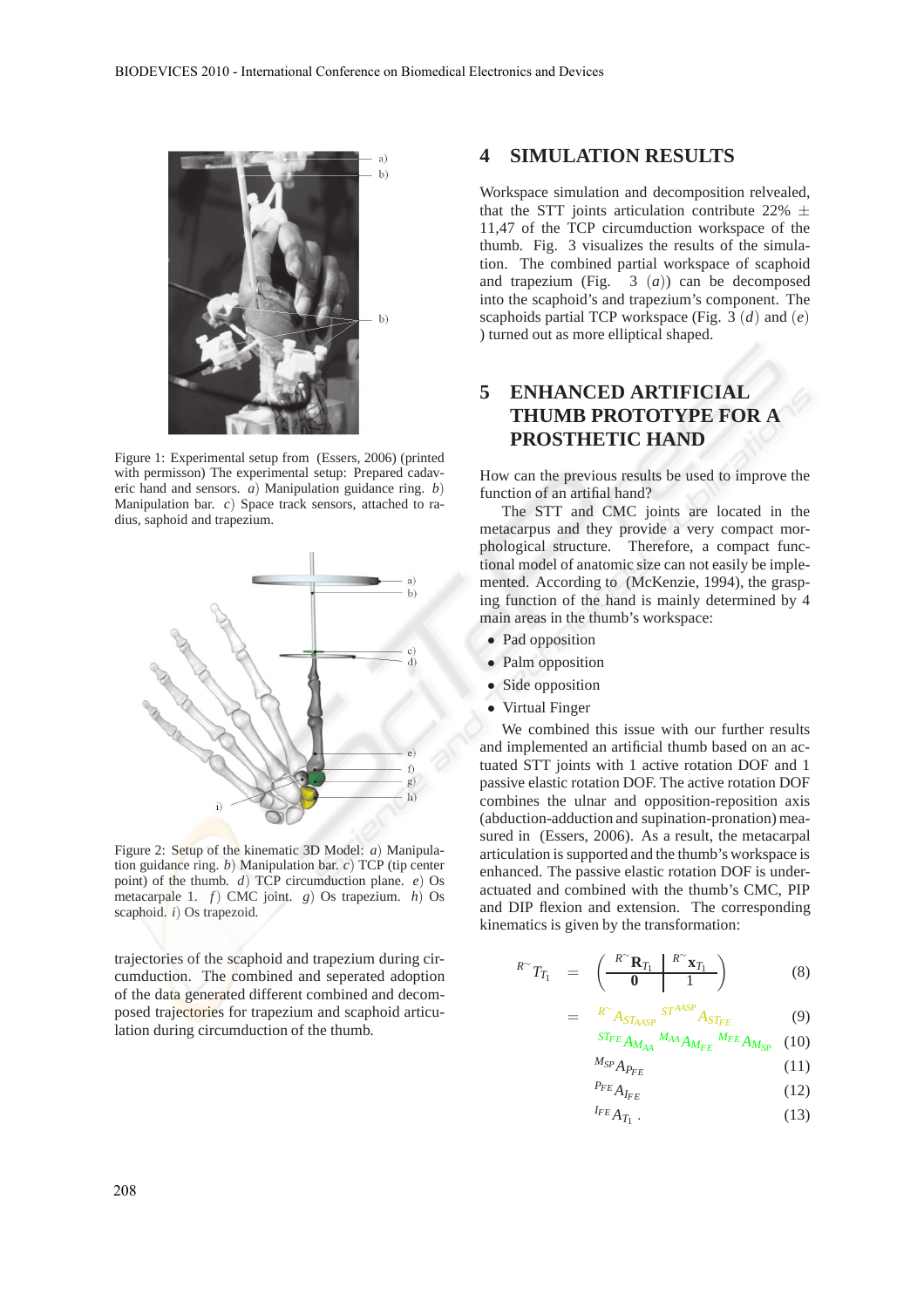

Figure 3: Simulation and decomposition of the Workspace of the thumb's metacarpal motion during circumduction: *a*) Workspace of TCP circumduction movement, combining CMC and STT articulation. *b*) Simulated TCP  $(\mu + \sigma)$ workspace resulting from STT articulation with fixed CMC. (Partial scaphoid and trapezium movement.) *c*) TCP *µ* workspace of the same articulation.

*d*) TCP  $(\mu + \sigma)$  workspace resulting from Scaphoid articulation with fixed Trapezium and fixed CMC. (Partial scaphoid movement.)

*) TCP*  $\mu$  *workspace of the former articulation.* 

*f*) Os trapezium.

*g*) Os scaphoid.

*h*) TCP of the thumb in center position.

where (9) describes the simplified STT articuation with combined abduction-adduction and supinationpronation kinematic axes. *AASPASTFE* describes the passive flexion-extension DOF.

(10) describes CMC (metacarpal base) articulation abduction-adduction, flexion-extension, and supination-pronation kinematic axes.

(11) describes the flexion-extension of proximal phalanx.

(12) describes the flexion-extension of distal phalanx. (13) describes the constant translation from distal

phalanx to TCP 1 (Tip Center Point). The partial TCP workspace resulting from the active DOF is represented in Fig. 4. Experimental postures of the enhanced artificial thumb prototype based on the kinematic chain (13) are displayed in Fig. 5. Pos-

tures in  $5a$  – *c*) are based on the simplified STT joint. The extension posture (Fig. 5  $d$ )) is positioned by a combination of the simplified STT joint and the passive extension joint.

### **6 CONCLUSIONS**

This investigation revealed, that the carpometacarpal articulation of the thumb must be differentiated into the contribution of the trapeziometacarpal joint and the contribution of the STT joints. The simulation



Figure 4: Enhanced artificial thumb model for a prosthetic hand. An active DOF in the region of the radial column articulates the main axis of the STT joints. It combines opposition-pronation and reposition-supination. It's corresponding TCP workspace crosses the TCP's neutral position and intersects the partial scaphoid-trapezium TCP workspace in Fig. 3 (*b*). *a*) TCP trajectory along simplified STT DOF.

- *b*) TCP workspace combining CMC and STT.
- *c*) Combined scaphoid and trapezium workspace (σ).
- *d*) Combined scaphoid and trapezium workspace  $(\sigma + \mu)$ .
- *e*) Passive flexion-extension DOF.

*f*) Active DOF combining opposition-pronation and reposition-supination.



Figure 5: Experimental postures of the enhanced artificial thumb prototype: *a*) Retroposition, *b*) Opposition, *c*) Neutral position, *d*) Extension.

results revealed, that the joint movement of the STT joints supports up to  $1/3$  (22%  $\pm$  11,47) of the motion range of the adduction, abduction, flexion and extension. The workspace of the thumb is significantly enhanced by the motion of the STT joints. Hence we propose, that adequate anthropomorphic models of the thumb should simulate the kinematics of the STT joints to approximate biomechanically correct movements. Currently simplified kinematic concepts of the articulation of the thumb - as presented in stateof-the-art robot and artificial hands - commonly disregard the fact, that the joint axes of the scaphoid and